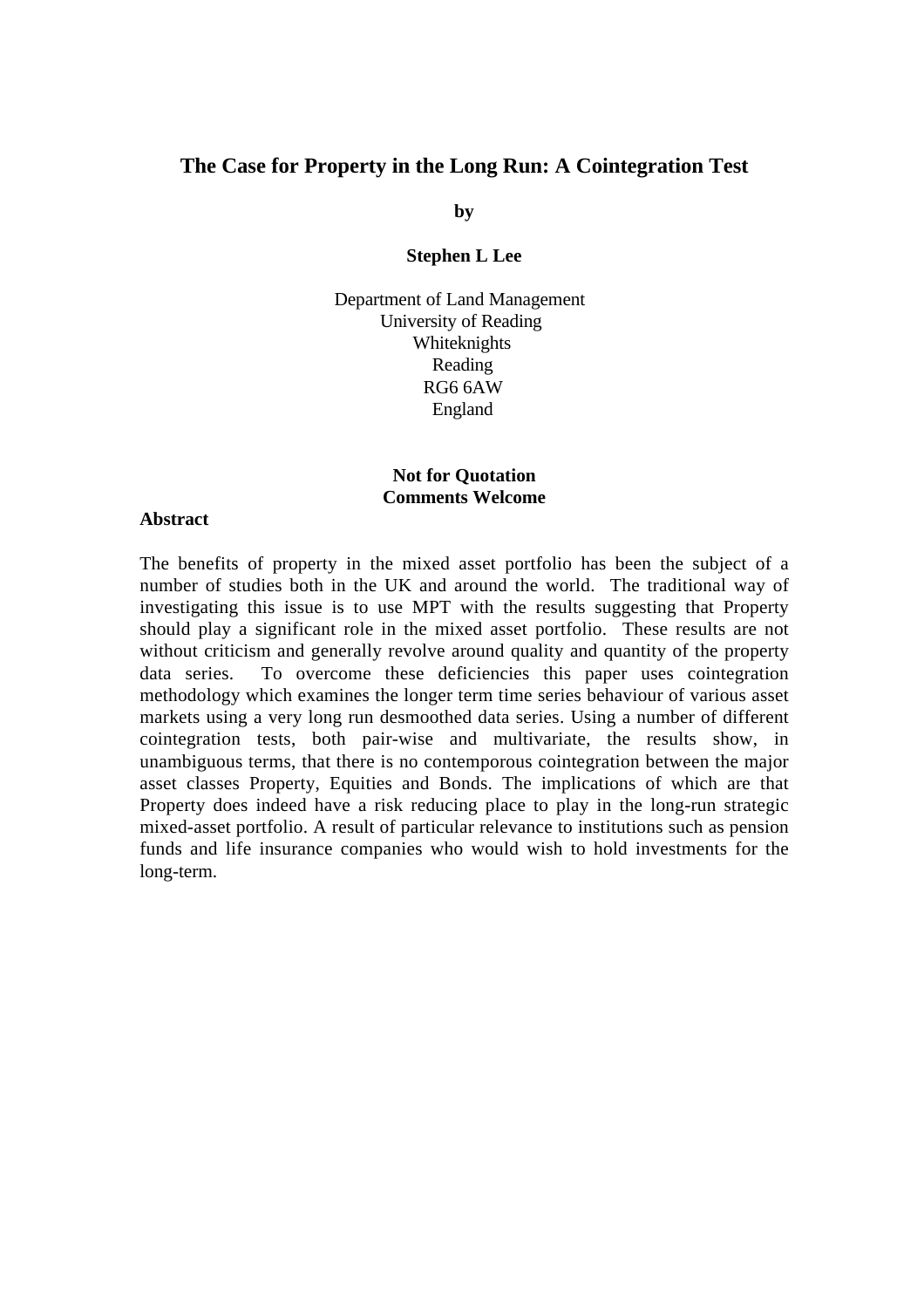# **The Case for Property in the Long Run: A Cointegration Test**

# **Introduction**

The standard tool for investigating the importance of an asset in a mixed-asset portfolio is Modern Portfolio Theory (MPT). It is used to determine the mixed portfolio of assets which achieves the highest level of return for a given level of risk. Using this approach, a number of studies in the UK have tried to evaluate the appropriate weight for Property in the mixed-asset portfolio (see Sweeney, 1988, Richard Ellis, 1990, Baring, Houston and Saunders (BHS), 1995, MacGregor. and Nanthakumaran, 1992 and Byrne and Lee 1995).

The previous studies, however, can be criticised on a number of grounds. First the historic property series used are relatively short. Secondly, most measures of Property return are appraisal rather than market based, and there is a strong view that as a consequence the volatility of property returns has been considerably underestimated (see Geltner, 1993). This leads to a lowering of the individual risk of property as measured by the standard deviation, but also a more favourable portfolio risk in comparison with other assets. Finally, the analysis of the case of property in the mixed-asset portfolio as essentially relied on short-run correlation relationships between the assets. Such short-term benefits, however, may be spurious if the asset classes are subject to the same economic forces and will eventually adjust back to some long-run equilibrium. That is if property is integrated with the other two assets its perceived diversification benefits based on short-run statistics can not justify the case for property in the long-run strategic portfolio. Therefore the long-run characteristics of property compared with the other asset classes, equities and bonds needs to be assessed.

This paper, therefore, tackles the problem in a different way to try and overcome these objections. First a long run desmoothed time series is used for the property data. The data used cover the period 1921 to 1996 for the three main asset classes Property, Equities and Bonds. The data therefore covers many cycles in the financial markets, and the economy in general, and could be said to represent the long-run characteristics of the assets in question. Secondly the long-run characteristics between the series are investigated rather than concentrating on the short-run perceived benefits.

# **Methodology**

The specific model used in this study is cointegration. This statistical concept introduced by Granger (1983), Granger and Weiss (1983) and Engle and Granger (1987) has received wide attention and is beginning to be applied to test the validity of various theories and models.

Cointegration is a property possessed by some non-stationary time series data. In this concept, two variables are cointegrated when a linear combination of the two is stationary, even though each variable is non-stationary. In particular, if we if consider two time series, X and Y that are non-stationary, conventionally one would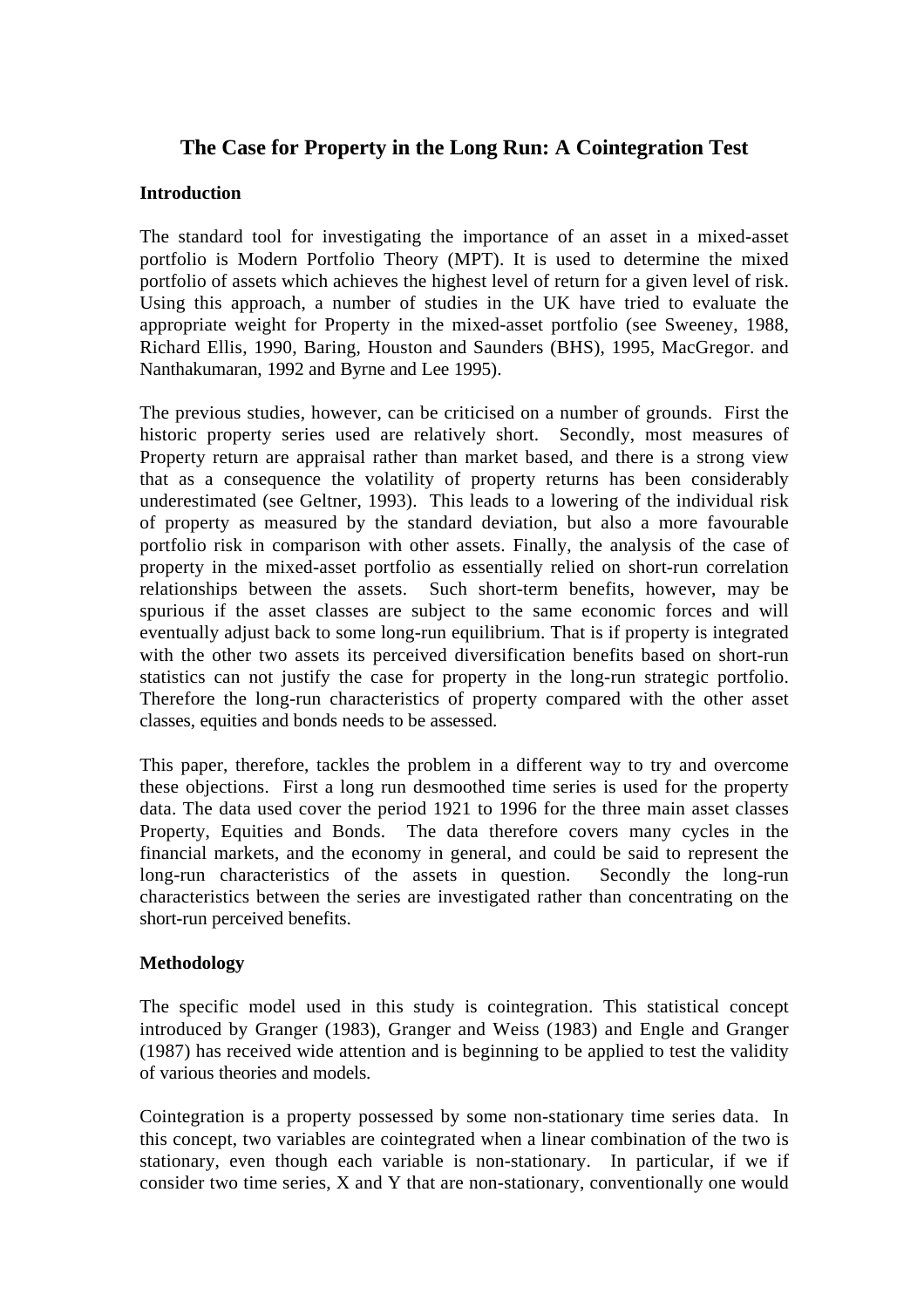expect that a linear combination of two the variables would also be non-stationary. In order to avoid the problem of non-stationarity it is necessary to make use of first (or higher) differentiated data. Such differencing, however, may result in a loss of low frequency information or long-run characteristics of the series data. However, Engle and Granger (1987) showed that, if there is an equilibrium relationship between such variables, then for this relationship to have any meaning a linear combination of these variables the disequilibrium error should fluctuate about zero i.e. should be stationary. Therefore, if Y, and X, are cointegrated, then there exists a number *d*, such that:

 $C = Y - dX$  (1)

is stationary, where the parameter *d* is the cointegrating parameter that links the two time series together. Further, the relationship  $Y = dX$  is considered to be a long-run, or 'equilibrium', relationship suggested by economic theory. Under such circumstances these markets are said to be cointegrated. In contrast, lack of cointegration implies that the aforementioned variables have no link in the long-run.

If two, or more series, are cointegrated, then there exist common factors that affect both and their permanent or secular trends, and so the series will eventually adjust to equilibrium. The implications for diversification are that even if, in the shortterm the covariance between two series indicates portfolio benefits, in the long-run such benefits are spurious as the two series will eventually adjust to an equilibrium relationship. Also there are in reality fewer assets available to portfolio holders than is evident from a count of the assets available. As two or more of the asset classes are substitutes for each other. Thus, in the case of cointegrated markets, the benefits of diversifying across such markets would appear to be limited. Finding that Property is cointegrated with Equities and/or Bonds would therefore imply that assets from both areas should not be held as part of a portfolio. Unless, as Byers and Peel (1993) point out, the cointegrating regression coefficient is less than one. In such circumstances a portfolio which includes different asset classes can still have a lower risk than one concentrated in a particular asset. Thus cointegration does not preclude the benefits of diversification as long as the cointegrating coefficients are low.

Hence, the existence of an equilibrium relationship between two or more variables, assuming that they all are integrated individually to the same degree, requires that the cointegration between them is of a lower degree. That is if both X and Y are stationary  $I(1)$  the cointegration vector must be stationary  $I(0)$ . However, if X and Y are integrated to different degrees, there will not be any parameter *d* that satisfies Equation (1). Thus a long-run relationship implies the requirement that the two variables should be (i) integrated to the same degree and (ii) a linear combination of the two variables should exist which is integrated to a lower degree than the individual variables.

Testing for cointegration involves two steps.

- 1. Determine the degree of integration in each of the series, a unit root analysis.
- 2. Estimate the cointegration regression and test for integration.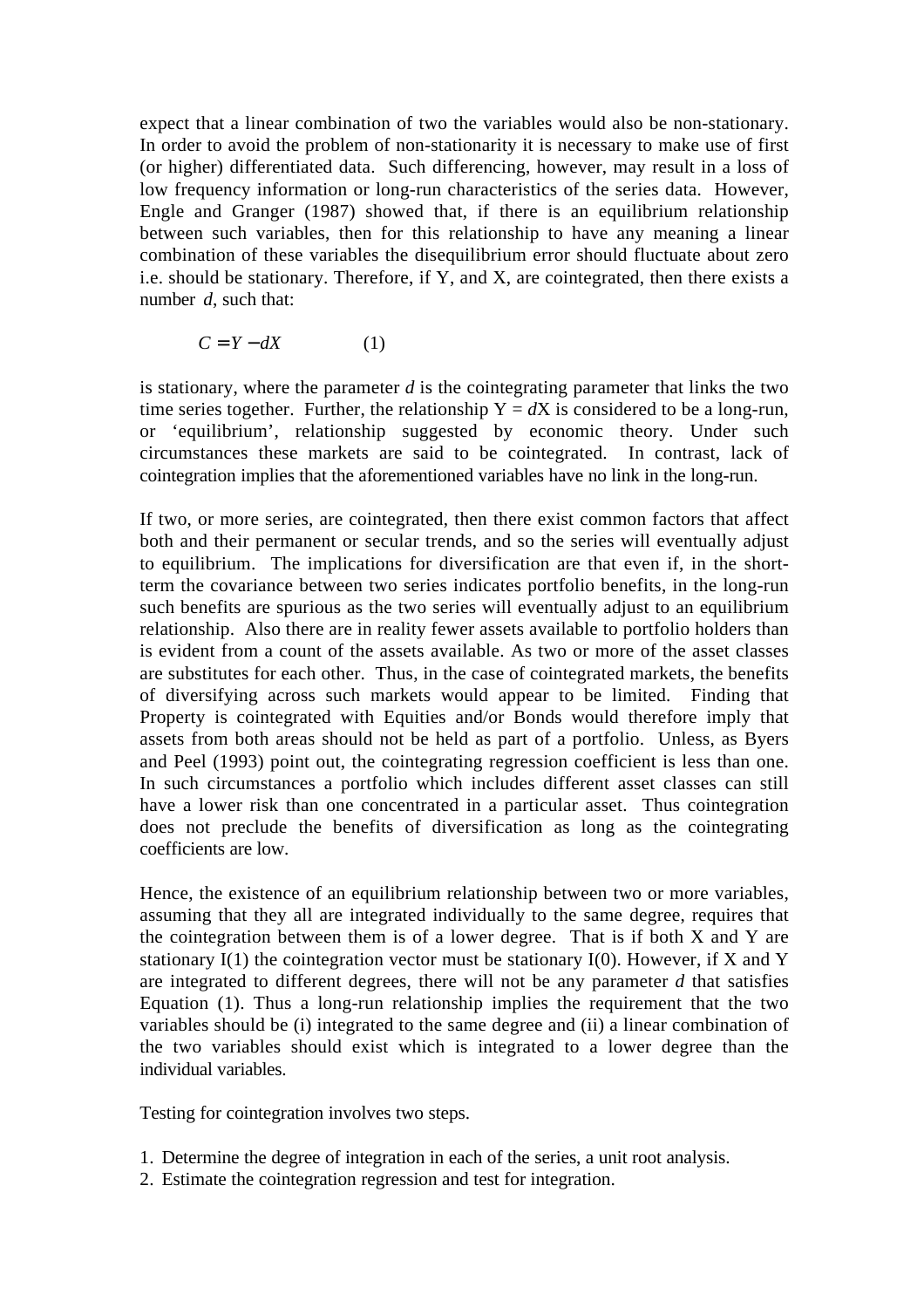### **Unit Roots**

A two variable cointegration test requires that the variables be integrated of order one. In other words the series data should be stationary only in their first differences, and not in levels.

A number of alternative tests are available for testing whether a series is stationary or not, the Augmented Dickey-Fuller (ADF), Dickey and Fuller (1979), as well as the Phillips-Perron (PP) test developed by Phillips (1987) and Phillips and Perron (1988). The PP tests are based on the following ADF regression, and the critical values are the same as those used for the ADF tests:

$$
\Delta X_t = \lambda_0 + \lambda_1 X_{t-1} + \lambda_2 T + \sum_{i=1}^n \Psi_i \Delta X_{t-i} + \varepsilon \tag{2}
$$

where  $\Delta$  is the difference operator, X is the natural logarithm of the series, T is a trend variable,  $\lambda$  and  $\Psi$  are the parameters to be estimated and  $\varepsilon$  is the error term. The PP unit root test is utilised in this case in preference to ADF unit root tests for the following reasons. First the PP tests do not require an assumption of homoscedasticity of the error term (Phillips, 1987). Secondly, since lagged terms for the variable of interest are set to zero there is no loss of effective observations from the series (Perron, 1988), which is especially useful if the number of data points is limited. The PP unit root test corrects the serial correlation and autoregressive heteroscedasticity of the error terms by a technique called the Bartlett window. This aims at providing unit root tests results that are robust to serial correlation and timedependent heteroscedasticity of errors.

In both the PP and ADF unit root tests the null hypothesis is that the series is nonstationary and this is either accepted or rejected by examination of the t-ratio of the lagged term  $X_{t-1}$  compared with the tabulated values. Note that the t-ratio values are not those from the student t-distribution, but rather, based on Monte Carlo simulations as the student t-distribution is ???? in the face of lagged terms, ??? and ??? (19??). If the t-ratio is less that the critical value the null hypothesis of a unit root (i.e. the series is non-stationary) is accepted. If so the first difference of the series is evaluated by equation (2) and if the null hypothesis is rejected the series is considered stationary and the assumption is that the series is integrated of order one I(1). Critical values for this t-statistic are given in Mackinnon (1991).

### **Cointegration**

Assuming that each series has the same number of unit roots, the cointegration test can commence. Engle and Granger (1987) proposed seven tests for examining the hypothesis that two time series are not cointegrated. In cointegration tests, the null hypothesis is non-cointegration. Only two are used here both based on the using an OLS regression in the following form:

$$
Y = \alpha + \beta X + \mu \tag{3}
$$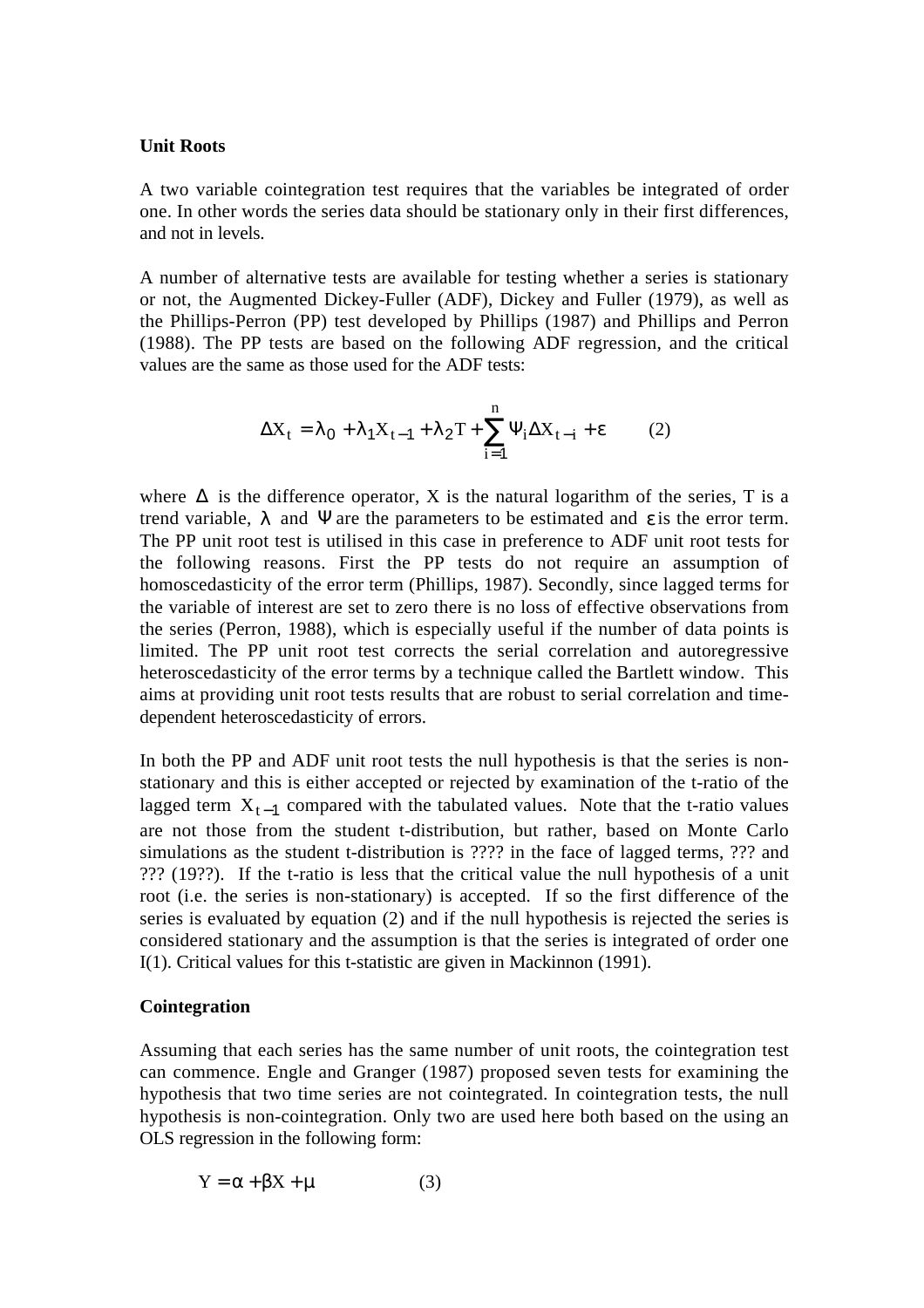where  $\beta$  is the estimator for the equilibrium parameter, *d*;  $\alpha$  is the intercept; and  $\mu$ is the disturbance term. The first of the two tests of cointegration is based on the Cointegrating Regression Durbin-Watson (CRDW) statistic. As a simple 'rule of thumb' for a quick evaluation of the cointegration hypothesis Banerjee et al (1986) proposed that: if the CRDW statistic is smaller than the coefficient of determination  $(R<sup>2</sup>)$  the cointegration hypothesis is likely to be false; otherwise, when CRDW>  $R<sup>2</sup>$ , cointegration may occur. Alternatively the CRDW statistic can be evaluated against critical values developed by Engle and Granger (1987), if the CRDW statistic exceeds the critical value, the null hypothesis of non-cointegration is rejected. Suggesting that the series are not cointegrated.

The second test of cointegration is based on testing the stationary of the error terms from equation (3). That is the following the same procedure for unit root testing as used in equation (2). Where the equation to be tested now is:

$$
\Delta \mu_t = \lambda_0 + \lambda_1 \mu_{t-1} + \lambda_2 T + \sum_{i=1}^n \Psi_i \Delta \mu_{t-i} + \varepsilon
$$
\n(4)

where  $\lambda$  and  $\Psi$  are the estimated parameters and  $\varepsilon$  is the error term. The number of lags (n) chosen in equation (3) should be sufficient to ensure that the error term  $\varepsilon$ , is white noise. The choice of n is based on the modified Lagrange Multiplier (LM) statistic since Kiviet's (1986) simulations results indicate that the modified LM statistic test is more 'relatively invariant to sample size, order of serial correlation, true coefficient values, and redundant regressors' in models involving lagged dependent variables. The test for cointegration involves the significance of the estimated  $\lambda_1$  coefficient. Again the null hypothesis is that the error terms are nonstationary and acceptance of this hypothesis indicates that the series under investigation are not integrated. If the t-statistic on the  $\lambda_1$  coefficient exceeds the critical value, the  $\mu$  residuals from the cointegration regression equation (3) are stationary and the variables X and Y are cointegrated. Critical values for this tstatistic are given in Mackinnon (1991).

#### **Multivariate Cointegration**

It may be, however, that the asset are not integrated on a pair-wise basis but in some multivariate way. That is the assets are cointegrated jointly. In order to test for higher orders of cointegration two approaches were adopted.

The first test follows Coleman (1990) in which the multiple cointegrating regression is estimated as:

$$
X_i = \alpha + \beta_j X_j + \beta_k X_k + \eta \tag{5}
$$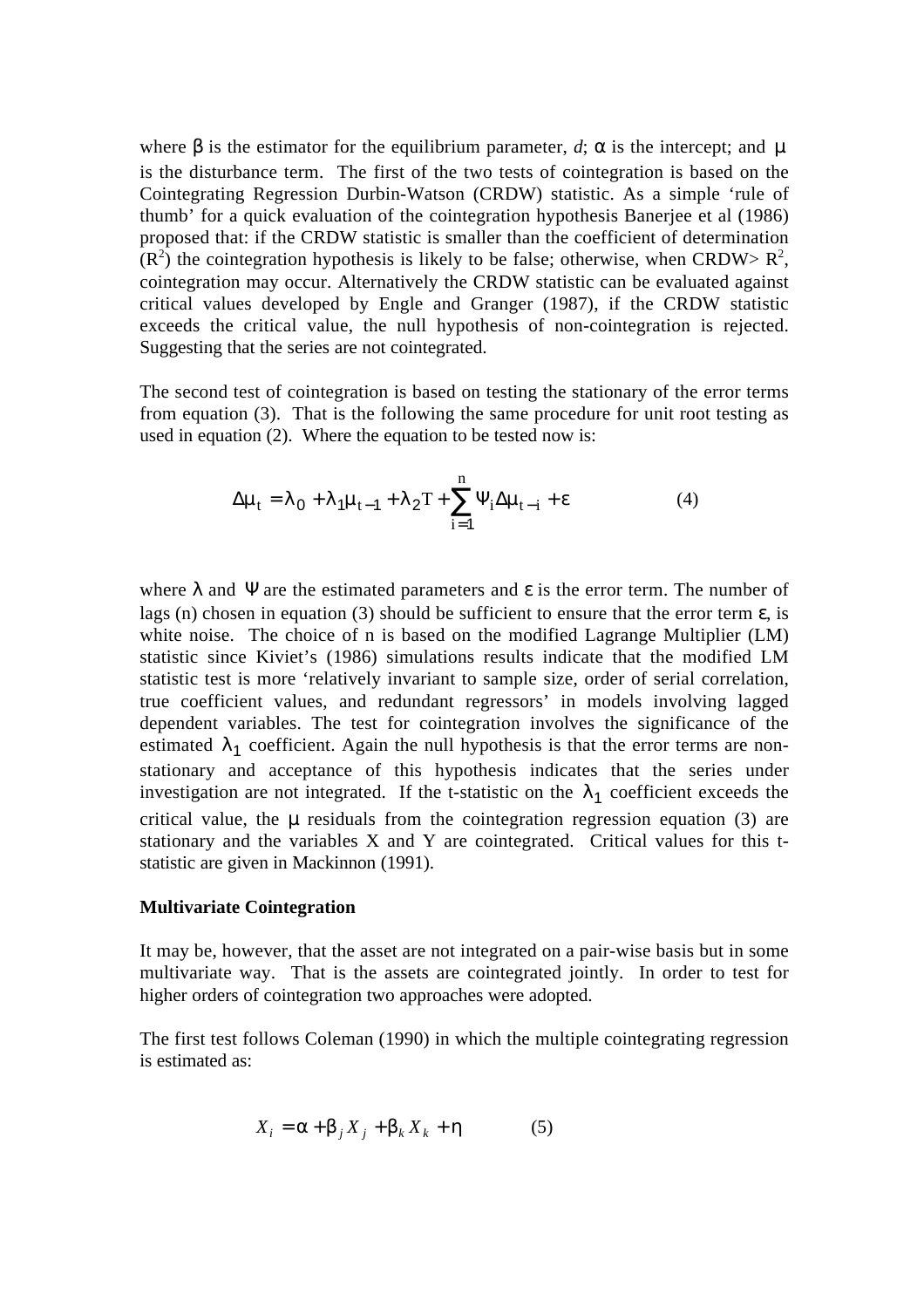Equation 5 is again estimated by OLS, and test whether the cointegrating residual, η (i.e. a linear combination of the variables X) is stationary. If the residual series rejects the null hypothesis of no cointegration the assets are jointly integrated. Failure to reject the null hypothesis again indicates that the asset classes' permanent or secular trends are driven by different forces. Again Equation 4 can be used to test for stationarity, though as Engle and Granger (1987) point out, different critical values must be used as the null is rejected more often than the nominal test size suggest. The 1% critical value was, therefore, chosen to reduce this problem.

The second test uses the approach of Johansen (1988) and Johansen and Juselius (1990). This test procedure consists of estimating a vector autoregressive (VAR) model which includes differences as well as levels of the nonstationary variables. That is:

$$
\Delta X_t = \Gamma_1 \Delta X_{t-1} + \dots + \Gamma_{k-1} \Delta X_{t-k+1} + \pi X_{t-k} + \varepsilon \tag{6}
$$

where the  $\varepsilon$  are Gaussian random variables, and  $\Gamma$ <sub>i</sub> and  $\pi$  are matrices of parameters estimated using OLS as described in Johansen (1988). The component  $\pi X_{t-k}$ ?? in equation (6) produces different linear combinations of levels of the time series  $X_t$  as such the matrix  $\pi$  contains information about the long-run properties of the system described by the model. For example if the rank of the matrix of coefficients  $\pi$  is 0, then no series of the variables can be expressed as a linear combination of the remaining series. This indicates that there does not exist a longrun relationship among the series in the VAR model as a test of cointegration a rank of 0 means integration is rejected. On the other hand, if the rank of the coefficient matrix  $\pi$  is 1, or greater than 1, then there exists one or more cointegrating vectors. This indicates a long-run relationship, or that the series exhibits significant evidence of behaving as a cointegrated system.

In a multivariate test of cointegration we are interested whether there exists at least one cointegrating vector. In other words, whether the rank of the coefficient matrix is at least 1. Thus the null of no cointegration is rejected, if the rank of the matrix is greater than or equal to 1.

Johansen (1988) has proposed two statistics which can be used to evaluate the rank of the coefficient matrix, or the number of cointegrating relationships. The one used here is the a likelihood ratio test of the null hypothesis that the number of cointegrating vectors is r versus the alternative r+1 vectors. In this case, our null hypothesis is that the number of cointegrating vectors equals 0.

#### **Previous Research**

In the context of real estate data only a few studies have investigated the issue of market integration. The studies concentrated on investigating whether real estate markets are segmented from capital markets with only one study examining the segmentation or integration in international real estate securities. For example, Liu et al (1990) examined the extent to which commercial property markets are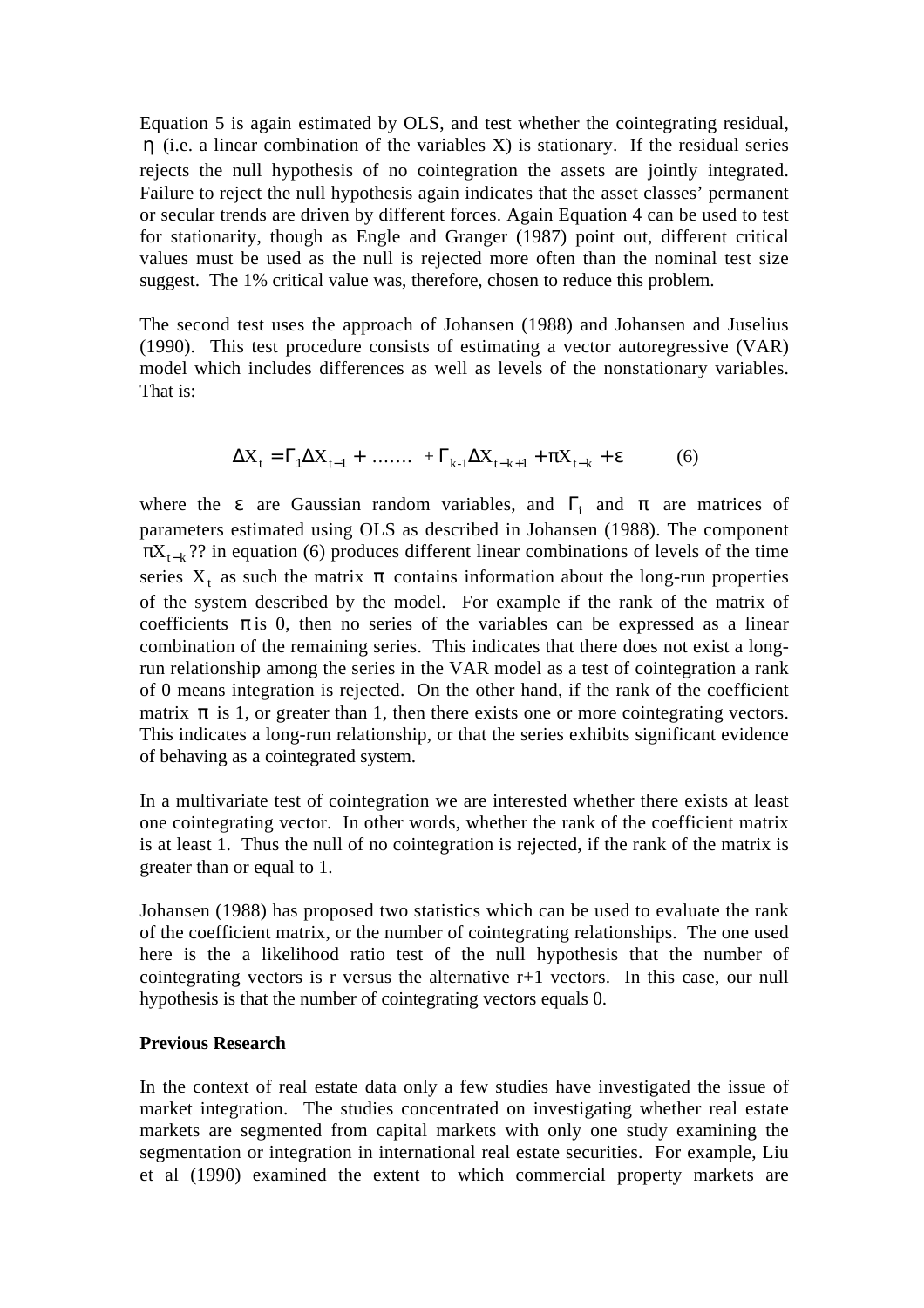segmented from capital markets in the context of the Capital Asset Pricing Model (CAPM). Using the approach of Jorian and Schwartz (1986), the authors find evidence of segmentation that suggests commercial real estate markets are driven by different economic forces than stock markets. The results, however, were contingent on whether the real returns were calculated from appraisal based data or imputed sales values. The question as to whether commercial real estate markets and capital markets are integrated or segmented therefore was unclear. Fu et al (1994) applied Granger (1969) causality tests to quarterly data of residential property prices and the Hong Kong stock market. The authors found that changes in the stock market led changes in house prices, but not vice-versa. Fu et al argue that the results appear to support market segmentation. Wlison et al (1996) investigated whether of the Australian real estate and equity markets are integrated based on data from apartments and the Sydney stock market. The authors conclude that on balance that results support the view that real estate and stock markets are segmented. Finally Wilson and Okunev (1996) report that cointegration tests showed an absence of any long-run relationship between securitised property markets and domestic equity markets in the USA, the UK and Australia. In general then all these studies tend to show, with some reservations as to the quality of the real estate data, that real estate markets are segmented from capital markets. Whether the same can be said for the UK for over the last 75 years is the subject of the next sections.

### **Data**

A number of sources of property returns are available in the UK covering different time periods, sample sizes and level of disaggregation (Morrell, 1991, Society of Property Researchers (SPR), 1993 and Gordon, 1991). None of them are ideal for the present study although the Investment Property Databank (IPD) Annual data series is generally employed in studies, see for example Byrne and Lee (1995). Unfortunately the IPD Annual series only covers the period 1971-1996, that is 26 observations, a sample size which may be considered insufficient for testing cointegration. An alternative would be to use quarterly data which is available back to 1977 from Jones Lang Wotton (JLW). Research by Giliberto (1990), Graff and Cashdan (1990), Wheaton and Torto (1990) and Gyourko and Keim (1992), however, suggests that in property investment analysis, the use of annual data is preferred to quarterly or monthly because of inconsistencies, lags and seasonality in the appraisal based data.

The data series used is drawn from two sources. First property returns covering the period 1921 to 1970 are taken from Scott (1996). These returns based on three sets of data. The first period from 1920-48 based on the returns of prime shops. The second period from 1949-1955 based on the annual property returns of a small investment institution with an average of 50 properties in its portfolio over these years. Finally data for the period from 1956-1970 complied from the records of two large institutional investors holding property valued at almost £74 million in 1956 rising to just over £395 million by 1970. Unfortunately data for the period from 1939 to 1946 is not available.

The second source of property returns covering the period from 1971-1996 is the IPD Long Term Index (IPD, 1997), as it is *de facto* the standard for comparing the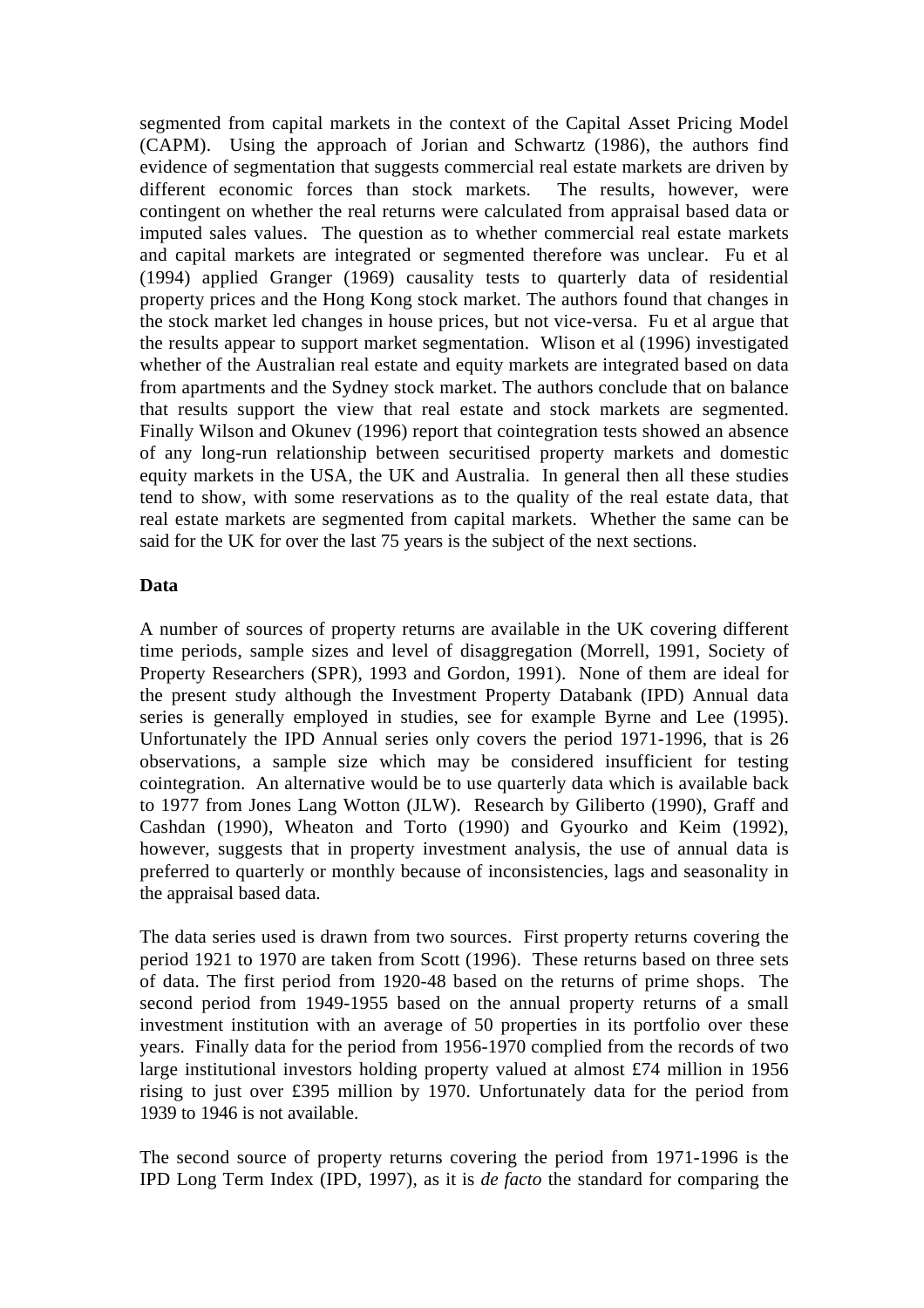performance of Property against the other asset classes, SPR (1993). This gives 68 data points covering a number of cycles in the property market and the economy and of a sufficient length for cointegration analysis. The comparable figures for equities and bonds are those from BZW (1997). The summary statistics of which are shown in Table 1.

**Table 1 Nominal and Real Risks and Returns For Property, Equities and Bonds 1922-38 and 1947-1996**

|                           | Nominal  |          |               | Real     |          |               |  |
|---------------------------|----------|----------|---------------|----------|----------|---------------|--|
|                           | Property | Equities | <b>B</b> onds | Property | Equities | <b>B</b> onds |  |
| <b>Average Returns</b>    | 9.64     | 15.22    | 7.00          | 5.39     | 11.04    | 2.43          |  |
| <b>Standard Deviation</b> | 9.43     | 26.49    | 13.79         | 10.43    | 26.25    | 14.74         |  |
| Coefficient of Variation  | 0.98     | 1.74     | 1.97          | 1.94     | 2.38     | 6.06          |  |
| Serial Correlation        | 0.35     | $-0.13$  | 0.01          | 0.35     | $-0.13$  | 0.14          |  |

*Source: Scott (1996) and BZW (1997)*

As can be seen Property offered higher nominal returns than Bonds but less than Equities, in line with previous studies. Also, in line with previous work, the risk of Property, as measured by its standard deviation, is considerably less than that for either Bonds or Equities. As a consequence the coefficient of variation, the standard deviation divided by the mean, is less than one for property, whereas the other asset have coefficients of variation greater than one. Even using real returns, the individual investment characteristics of property are still very attractive. The significant positive serial correlation of Property returns either nominal or real, however, suggests that the appraisal based property data are not truly representative of investor experience.

As has been suggested earlier, the use of such appraisal based data leads to smoothing in the return series, and to an understatement of the 'true' risk of Property. Smoothing results principally from the way in which appraisals are undertaken. Survey results indicate that valuations in the UK are mainly based on comparable evidence (Crosby 1990), which are themselves based on previous valuations. This tendency to recycle valuations has the effect of incorporating previous prices in the current return. The consequence of this is that if the appraisal series is sufficiently long, the Mean return is likely to represent an unbiased estimate of the 'true' return of the Index. The risk of the Property returns will however be biased downwards and the returns series is likely therefore to exhibit strong positive autocorrelation (Brown 1991) due to inertia in the system, unlike Equities and Bonds. As a consequence Geltner (1993) asserts that since appraisal based property data understates the true volatility of returns, they should only be used after correcting for appraisal bias when assessing the 'Case for Property' against Equities and Bonds.

In order to bring the Property return series into line with Equities and Bonds it has been suggested that the effects outlined above can be removed, by taking into account the autoregressive process exhibited by the data. With various approaches for the removal of this smoothing effect have been and continue to be proposed (see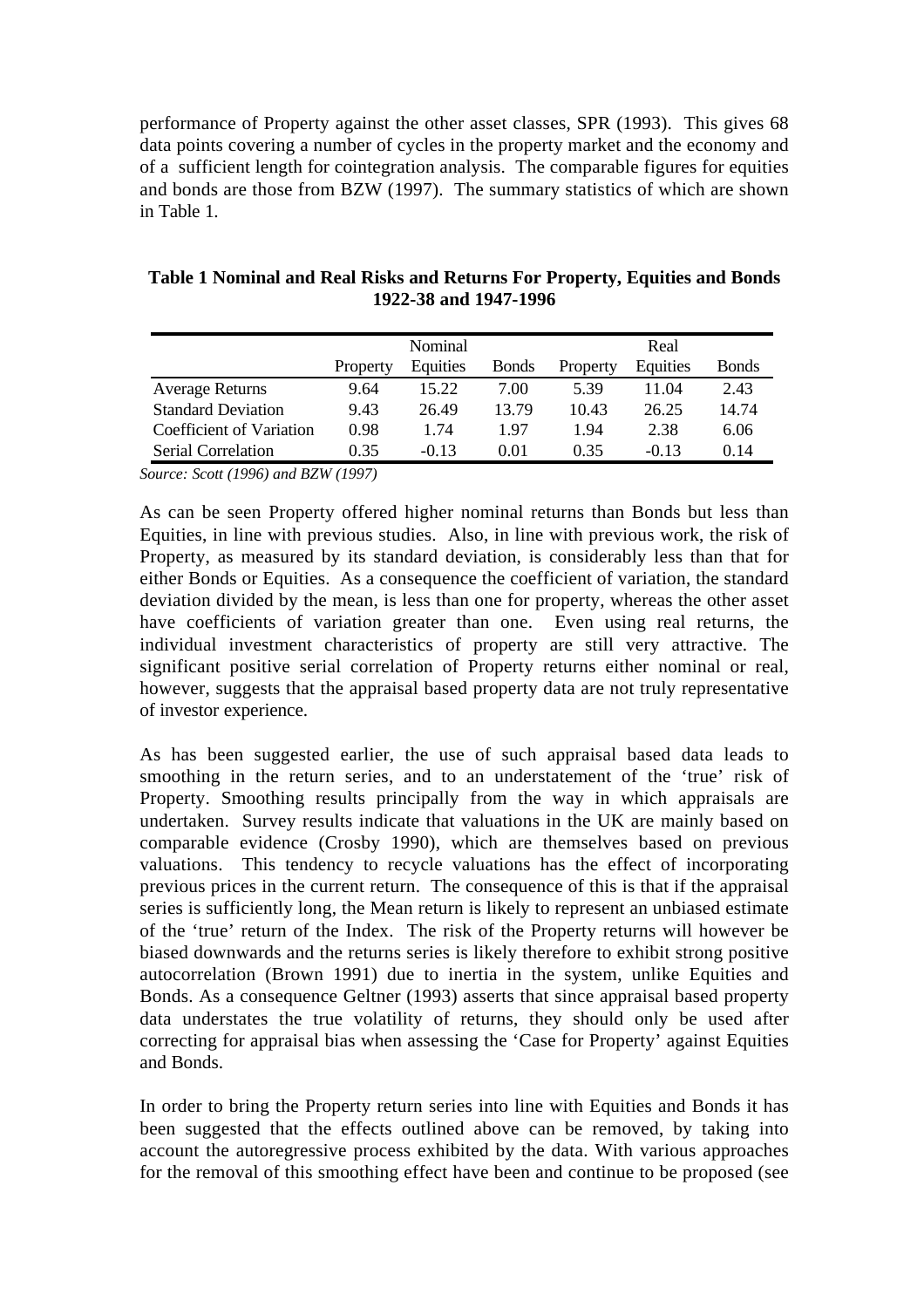Fisher et al. 1994). Given the different ways in which the desmoothed series can be calculated, there is no absolute way of determining whether one approach is more appropriate than another. Initially a number of different approaches were therefore adopted as suggested in the literature, with similar results. The final approach adopted was that of Geltner (1993) as it makes no assumptions about the efficiency of the property market. Which recovers the underlying or true property series by applying the following reverse filter:

$$
R_t^u = \frac{(R_t^* - (1 - \alpha)R_{t-1}^*}{\alpha} \qquad (6)
$$

where  $R_t^u$  is the unobserved market return,  $R_t^*$  is the observed appraisal based value and  $\alpha$  is a parameter between 0 and 1. If no smoothing is present in the returns then  $\alpha$  is equal to 1. The standard deviation of the desmoothed data was then compared with that of the Equity data which showed that the market property data risk was approximately 50% of that of the equity market. The results comparable with those found by Stevenson (1997) and Newell and MacFarlane (1994) and Barkham and Geltner (1994) for different series covering different time periods and in different countries. The results of these calculations are summarised in Table 2.

|                           | <b>Appraisal Based</b> |       | Desmoothed |       |
|---------------------------|------------------------|-------|------------|-------|
|                           | Nominal                | Real  | Nominal    | Real  |
| <b>Average Returns</b>    | 9.64                   | 5.39  | 9.91       | 5.48  |
| <b>Standard Deviation</b> | 9.43                   | 10.43 | 13.57      | 14.63 |
| Coefficient of Variation  | 0.98                   | 1.94  | 1.37       | 2.67  |
| Serial Correlation        | 0.35                   | 0.35  | 0.02       | 0.11  |
| Correlation with          |                        |       |            |       |
| Equities                  | 0.249                  | 0.241 | 0.359      | 0.359 |
| <b>Bonds</b>              | 0.185                  | 0.309 | 0.272      | 0.368 |

**Table 2: The Risk and Return Characteristics of Nominal and Real Desmoothed Property Data**

The table clearly shows that desmoothing the property data significantly increases the standard deviation of returns without materially affecting the average returns. As a consequence the coefficient of variation is now above one for the nominal data and more in line with the results of the other asset classes. The correlation of Property with the other assets as also changed markedly from that of the smoothed data. Property is now much more positively correlated with Equities and Bonds, although still less so than between Bonds and Equities (0.58 nominally and 0.57 in real terms). This indicates that Property would still remain attractive to an MPT optimiser. The desmoothing process can also be seen to have removed the significant first order serial correlation (0.35) present in the original returns data. This suggests that desmoothed Property returns are now more like market valuations, as in the case of Equity and Bond returns. Although these returns should not be taken as actual transaction values, such prices would also reflect the liquidity of the market, and are probably reasonable estimates.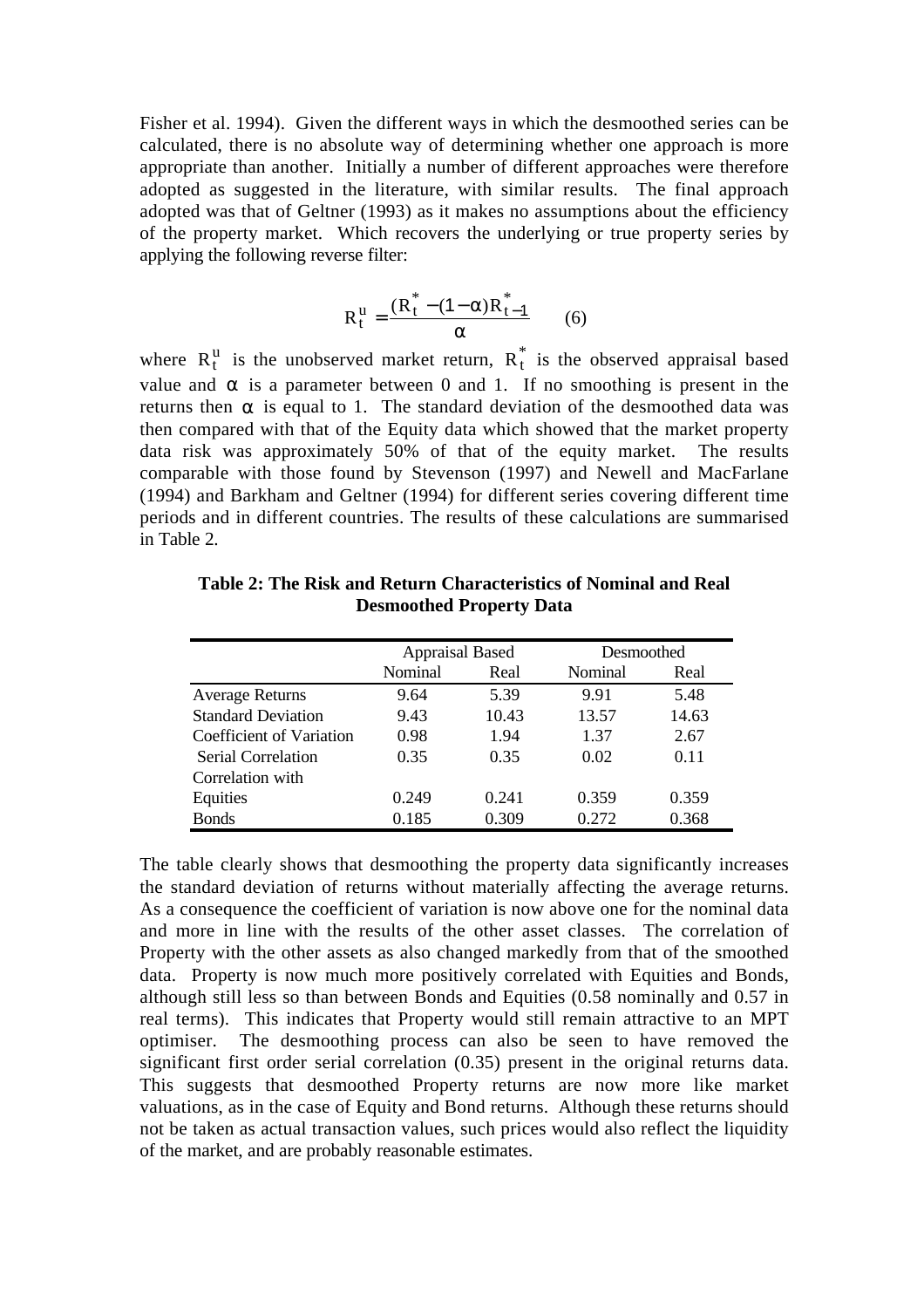# **Empirical Results**

# **1. Unit root tests**

As outlined above cointegration require the data series in each asset class to be integrated to the same order and the existence of a linear combination of the series which is integrated to a lower order than the individual series. That is, the number of times that the series must be differenced to achieve stationarity is the same across all the data Perman (1991).

Following the work of Perron (1988) and Nelson and Plosser (1982), we analyse the logarithm of the price series instead of the level to account for the fact that there is a tendency for the dispersion of the series to increase with the absolute level (Perron, 1988). This follows the standard practice of unit root tests literature (see Baillie and Bollerslev, 19?? and Corbae and Outliaris, 19??). Both the level and first difference of each property series were tested, the results presented in Table 3.

**Table 3: Results of the PP tests**

|              | Level<br>Nominal<br>Real |          | Difference |          |  |
|--------------|--------------------------|----------|------------|----------|--|
|              |                          |          | Nominal    | Real     |  |
| Equity       | $-1.602$                 | $-3.245$ | $-8.833$   | $-8.590$ |  |
| <b>Bonds</b> | $-0.033$                 | $-1.627$ | $-8.377$   | $-7.597$ |  |
| Property     | $-1.818$                 | $-3.095$ | $-8.098$   | -7.486   |  |

The results of the unit root tests show that all series were non-stationary in levels (critical value -4.101 (1%) Mackinnon, 1991), but stationary in first differences. The 1% significance level deemed to be more appropriate in testing for a unit root as the critical values of the t-statistics simulated by Fuller (1976), Gulkey and Schmidt (1989)and Mackinnon (1991) can vary markedly. The t-statistics for all series are greater (less negative) than the critical values in levels leading to the acceptance of the null hypothesis of non-stationarity. Only in the case of the real Equity return series is stationary accepted, (critical value at the 10% significance level -3.166). Whereas the first difference results show that the null hypothesis can be easily rejected at the 1% significance level and hence acceptance that all the series are stationary when first differenced. The results show that all the series tested are not stationary in (log) levels but are stationary after being differenced once, fulfilling a necessary condition for cointegration. All the series are therefore assumed to be integrated of order one.

# **2. Pairwise and Multivariate Cointegration Tests**

The first test of cointegration then is to estimate equation (3) and test the significance of the (CRDW) statistics for each pairwise comparison both nominal and real. The results of which are shown in Table 4 together with the PP tests statistics based on the residuals from equation (3).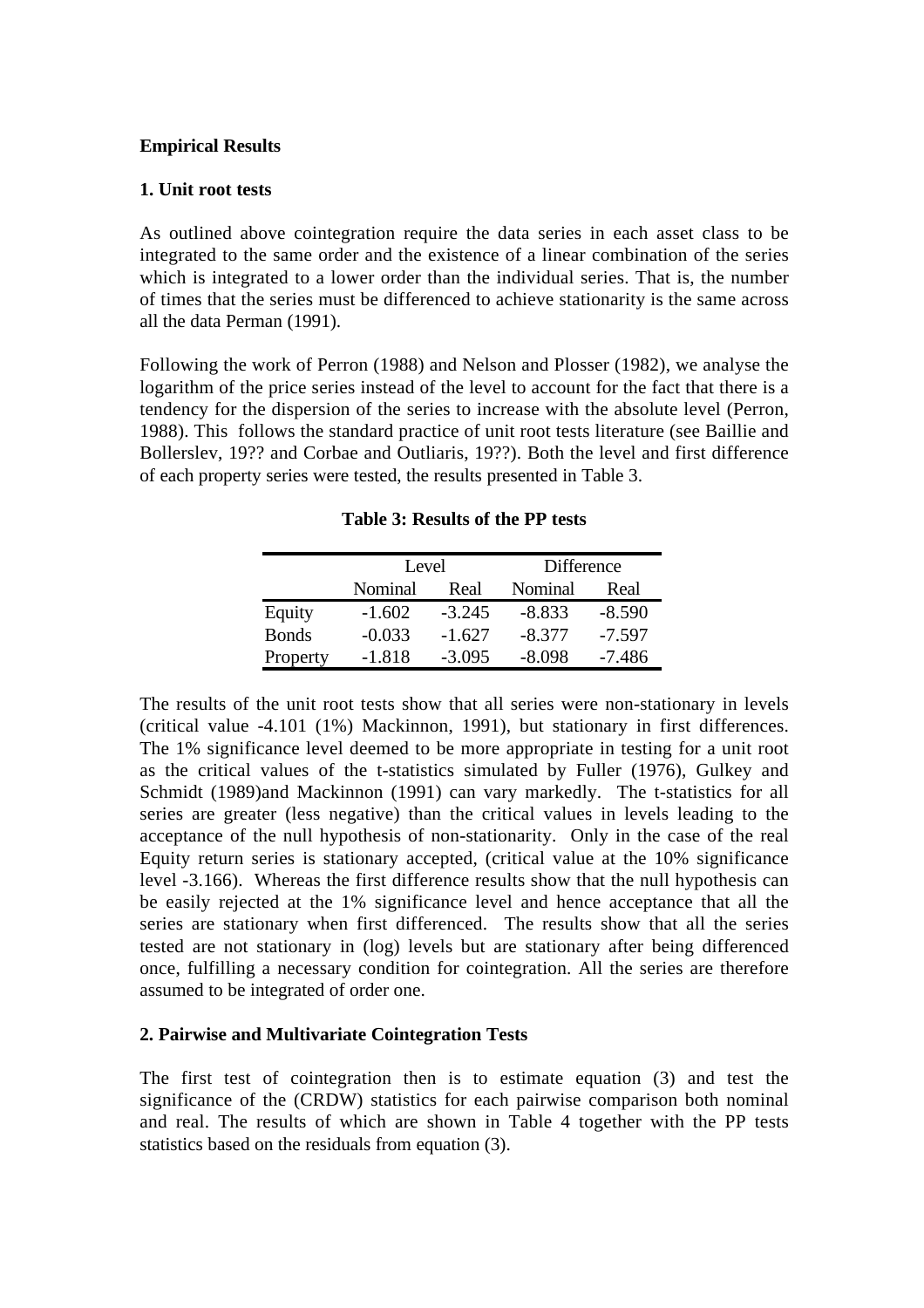|              |         | $R-Sq.$  | <b>CRDW</b> | PP test  |
|--------------|---------|----------|-------------|----------|
| Property V's | Nominal | 0.976    | 0.356       | $-2.626$ |
| Equities     | Real    | 0.883    | 0.342       | $-2.304$ |
| Property V's | Nominal | 0.855    | 0.084       | $-0.345$ |
| <b>Bonds</b> | Real    | 0.037    | 0.067       | $-2.976$ |
| Bonds V's    | Nominal | 0.885    | 0.079       | $-0.398$ |
| Equities     | Real    | 0.901    | 0.418       | $-2.739$ |
| Equities V's | Nominal | 0.885    | 0.075       | $-0.555$ |
| <b>Bonds</b> | Real    | $-0.003$ | 0.063       | $-2.929$ |

**Table 4: Pairwise Cointegration Results**

Using the simple 'rule of thumb' proposed by Banerjee et al (1986) in almost every case the CRDW statistics are below their corresponding coefficients of determination  $(R^2)$ , cointegration between the asset pairs is therefore unlikely. Only in the case of Property versus Bonds and Equities versus Bonds, both in real terms, is there an indication that cointegration may be present. Engle and Granger (1987), however, point out that this test lacks power and should only be used for a quick approximate result. This conclusion supported by a comparison of the CRDW statistics against the critical values of ???? at the 5% and 1% levels respectively (Engle and Granger, 1987), which indicates the acceptance of the null hypothesis of no cointegration. While all the t statistics of the PP test are all above (i.e., less negative) than the critical value of -4.099 that would call for rejection of the null hypothesis of non-cointegration at the one percent level. The results of the CRDW and PP test show the rejection of cointegration between all the assets on an individual basis.

Tables 5 and 6, summarise the multivariate tests of the no cointegration hypothesis for Property, Equities and Bonds. The tests focus on whether the returns, both nominal and real for each of the assets classes are jointly cointegrated. The results for Equation 5 for both nominal and real data, in Table 5 in all but one asset (Bonds versus Property and Equities) fail to reject the null hypothesis of no-cointegration based on the CRDW Test. The PP test in comparison fails to reject the null hypothesis in all cases, indicating a lack of integration between the asset classes even in the multivariate case.

|                            |         |       | R-Sq. CRDW PP test |                 |
|----------------------------|---------|-------|--------------------|-----------------|
| Property V's               | Nominal | 0.976 |                    | $0.365 -2.715$  |
| <b>Bonds and Equities</b>  | Real    | 0.901 |                    | $0.418 - 2.739$ |
| Bonds V's                  | Nominal | 0.884 | 0.088              | $-0.613$        |
| Property and Equities Real |         | 0.079 |                    | $0.155 - 1.918$ |
| Equities V's               | Nominal | 0.981 | 0.356              | $-2.808$        |
| Property and Bonds         | Real    | 0.897 |                    | $0.411 - 2.748$ |

**Table 5: Multivariate Cointegration Tests**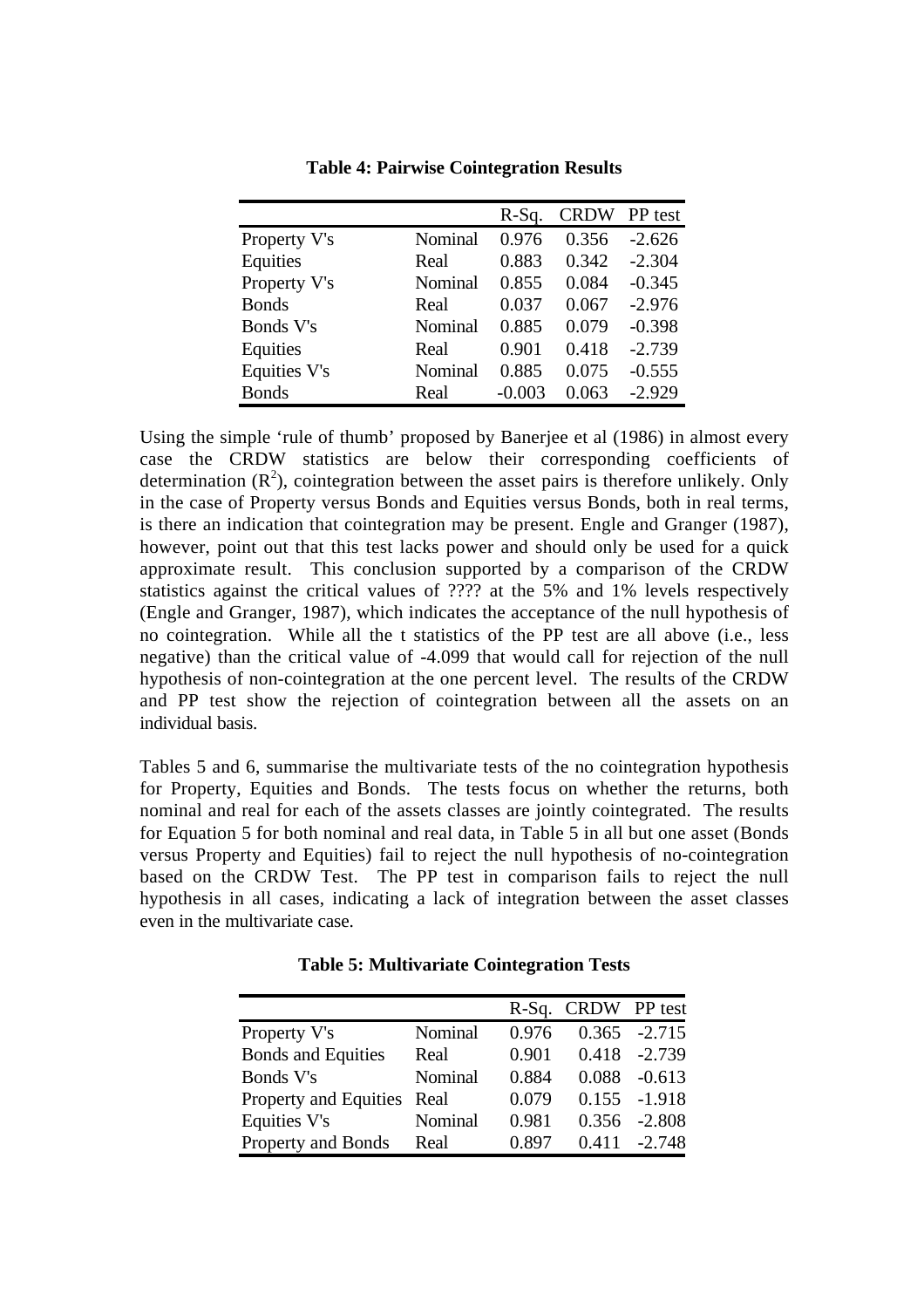The results in Table 5 are confirmed by the Johansen likelihood ratio test shown in Table 6. The likelihood statistics are all well below the 5% and 1% significance level values indicating the acceptance of the null hypothesis. In other words in both the nominal and real terms, the rank of the coefficient matrix of the VAR model is 0 rather than greater than or equal to 1 indicating the number of cointegrating vectors is 0 and rejecting any long-run relationship between the asset in the system.

|                               |      | Number of Cointegrating Vectors |                     |      |  |  |
|-------------------------------|------|---------------------------------|---------------------|------|--|--|
|                               |      | <b>None</b>                     | At Most 1 At Most 2 |      |  |  |
| Likelihood Ratio Test Nominal |      | 19.95                           | 8.97                | 1.03 |  |  |
|                               | Real | 12.85                           | 3.20                | 1.08 |  |  |
| <b>Critical Values</b>        | 5%   | 29.68                           | 15.41               | 3.76 |  |  |
|                               | 1%   | 35.65                           | 20.04               | 6.65 |  |  |

**Table 6: Johansen Test for the Number of Cointegrating Vectors**

The results confirming those based on the simply pair-wise tests above and indicate that Property, Equities and Bonds are not cointegrated contemporaneously, in either nominal or real terms. In other words Property does indeed provide significant diversification benefits and is a uniquely effective diversifier, because the economic variables the cause fluctuations in Property returns are not the same as the variables that cause fluctuations in the other two assets. How effective Property is as a diversifier can be gauged by the constructing a number of mixed-asset portfolios, which is done in the next section.

### **The Case for Property**

Rather than calculating the whole efficient frontier, a number of optimal portfolios were identified, which could indicate the likely allocation property should have in the long-run mixed asset portfolio.

The first group of portfolios are all *ex-post* optimal (tangency) portfolios, identified by the following maximisation problem:

$$
\text{Max } \theta = \frac{\overline{R}_p - R_f}{\sigma_p} \quad (1)
$$

Where:

 $\overline{R}_p$  = the expected return of portfolio p,

 $R_f$  = the risk - free rate of return,

 $\sigma_p$  = the standard deviation of the portfolio.

The weights in these portfolios then are the ones offering the highest *ex-post* mean return per unit risk. Note that θ in the above formulation is, in fact, the *ex-post* Sharpe (1994, 1996) performance measure. The composition of such a tangency portfolio, as shown by Tobin (1958), is independent of the investors' preference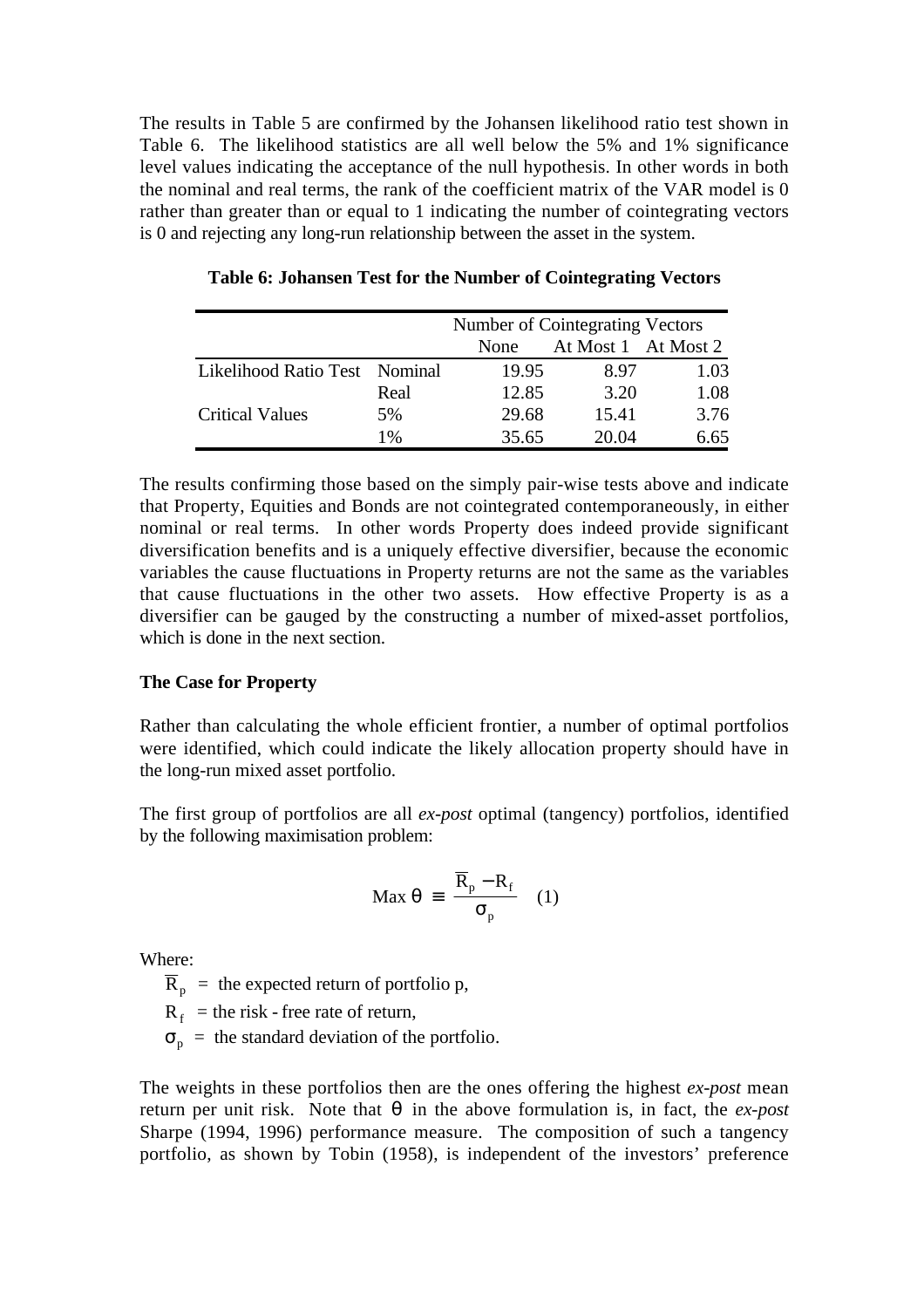structure. Two different risk-free were used. First  $R_f$  was set to zero. The second approach using the average risk free rate over the period of analysis.

Two other portfolios were also identified. The first the minimum variance portfolio (MVP), which in previous studies has contained a high portfolio allocation from Property. Second a naive 60/40 Equity Bond portfolio, to act as a benchmark of comparison. The analysis conducted on the pre and post war periods and for the data overall. The results presented in Table 7.

The first notable feature of Table 7 is the very high allocation given to property in the optimal portfolios, especially in the post war period, of not less than 57%. Property even in the pre war period receiving an allocation of not less than 24%. Overall the allocation to property never falling below 50%. Such high allocations still achieved after desmoothing the data to purge it of appraisal bias.

The second feature to notice in Table 7 is the superior performance achieved from adding property to the mixed asset portfolio, compared with the naïve 60/40 equity bond portfolio. For example, the long run portfolio based on the average risk free rate over the whole period has a return of 12.48%, which is 46 basis points higher than that of the 60/40 equity bond portfolio, but a risk of only 16.36% per annum which is 327 basis points less than the naive equity bond portfolio. Similar comparison can also be made in the pre and post war periods. In the post war period for example the 60/40 equity bond portfolio achieved a return of 12.60% and a risk of 21.09%. In comparison the optimal portfolio based on the average risk free rate over this period had a return of 13.01% and a risk of only 15.79%.

|                          | Mean  | Standard         |          | Weights |              |
|--------------------------|-------|------------------|----------|---------|--------------|
| Portfolio                |       | Return Deviation | Property | Equity  | <b>Bonds</b> |
| <b>Pre War</b>           |       |                  |          |         |              |
| <b>Average Risk Free</b> | 10.32 | 14.36            | 24       | 59      | 17           |
| $Risk$ free = Zero       | 8.85  | 11.99            | 29       | 35      | 36           |
| <b>MVP</b>               | 6.66  | 10.27            | 37       |         | 63           |
| 60/40 Equity Bond        | 10.33 | 14.94            |          | 60      | 40           |
| Post war                 |       |                  |          |         |              |
| <b>Average Risk Free</b> | 13.01 | 15.79            | 62       | 38      |              |
| $Risk$ free = Zero       | 11.04 | 12.40            | 76       | 11      | 13           |
| <b>MVP</b>               | 9.24  | 11.03            | 57       |         | 43           |
| 60/40 Equity Bond        | 12.60 | 21.09            |          | 60      | 40           |
| <b>Overall</b>           |       |                  |          |         |              |
| <b>Average Risk Free</b> | 12.48 | 16.36            | 54       | 46      |              |
| $Risk$ free = Zero       | 10.15 | 12.36            | 65       | 15      | 20           |
| <b>MVP</b>               | 8.41  | 10.91            | 51       |         | 49           |
| 60/40 Equity Bond        | 12.02 | 19.63            |          | 60      | 40           |

# **Table 7: Optimal Long Run Portfolios**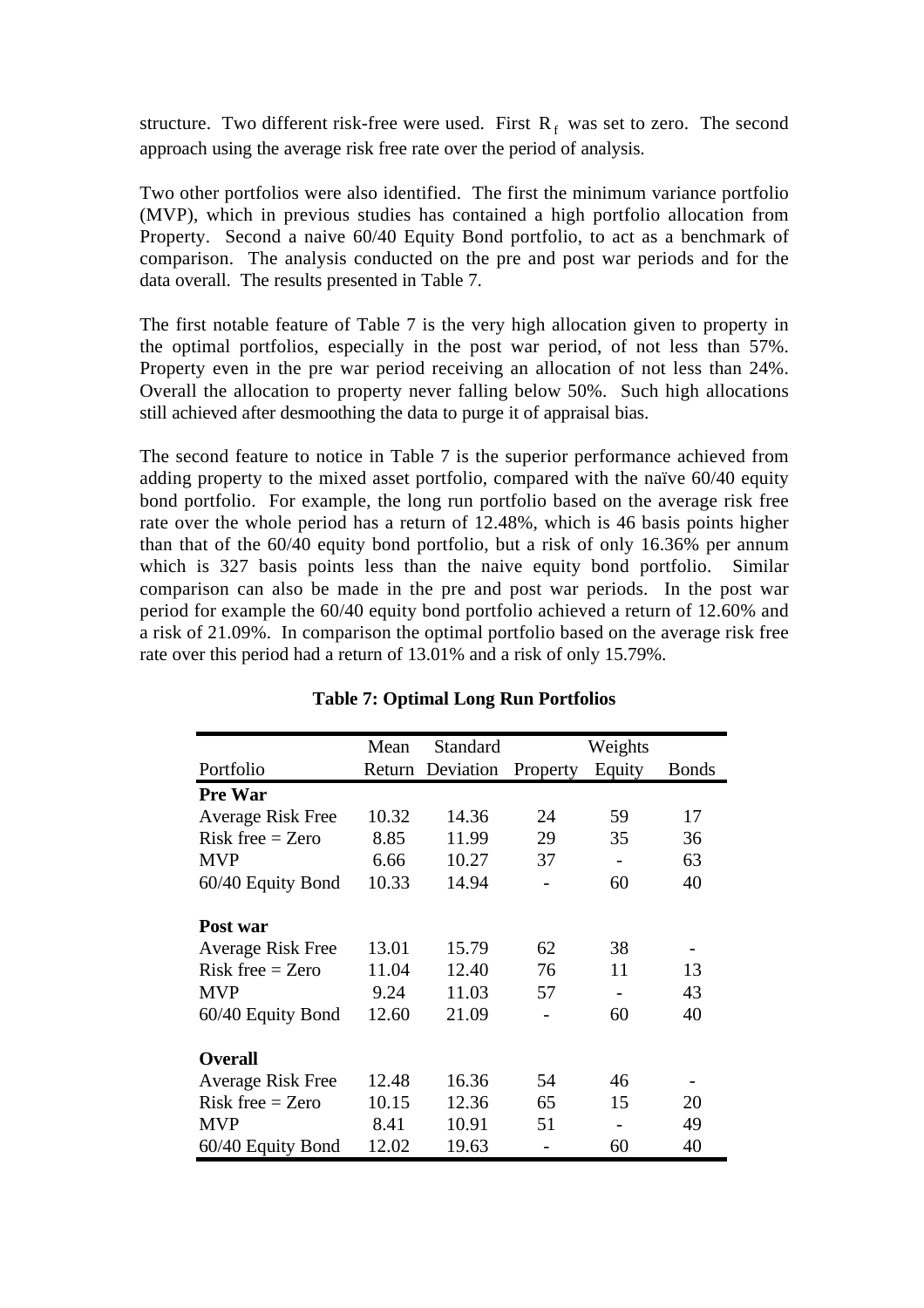The results in Table 7 while not definitive, given the *ad hoc* nature of any desmoothing process, strongly suggest that property has a major role to play in the long-run mixed asset portfolio. Furthermore, the allocation to property, even after desmoothing the data, indicates a higher weighting to Property than is the norm for most institutional investors. The fact that property doesn't have a larger allocation must be down to the perceptions of institutions as to the illiquidity of real estate and the high management costs of running a property portfolio (Gooch & Wagstaff, 1990 and Rydin, Rodney and Orr, 1990). Rather than the risk and return characteristics of property per se.

# **Conclusions**

This study has examined the 'Case for Property' in the mixed-asset portfolio that is generally investigated by the use of MPT. The use of MPT, however, can be questioned in on a number of grounds. First the Property data used is appraisal based and as such is not regarded to be as representative of 'true' market based results. Secondly studies using direct Property data are typically based on only a few time series data points. Finally most studies rely on the short-term based correlation (covariance) values, between the assets classes, as the justification for suggesting a larger place for Property in the mixed asset portfolio.

The present paper tries to overcome these objections by using a desmoothed Property data series from 1921-1996 and a methodology that explicitly tests for any long-run equilibrium relationships between the various asset classes. Using a number of different cointegration tests, both pairwise and multivariate, the results show, in unambiguous terms, that there is no contemporous cointegration between the major asset classes Property, Equities and Bonds, in either nominal or real terms. In other words Property does provide significant diversification benefits and is a uniquely effective diversifier, because the economic variables the cause fluctuations in Property returns are not the same as the variables that cause fluctuations in the other two assets. The implication of this is that Property does indeed have a risk reducing role to play in the mixed-asset portfolio! A result in line with previous research finding that holdings in Property can be justified in a portfolio context!

What does drive Property markets and to what extent these 'drives' differ those which explain the Equity and Bond markets should prove a fruitful area of future research, some of which as already been started in the UK with the report by the Royal Institution of Chartered Surveyors (1994) into property cycles.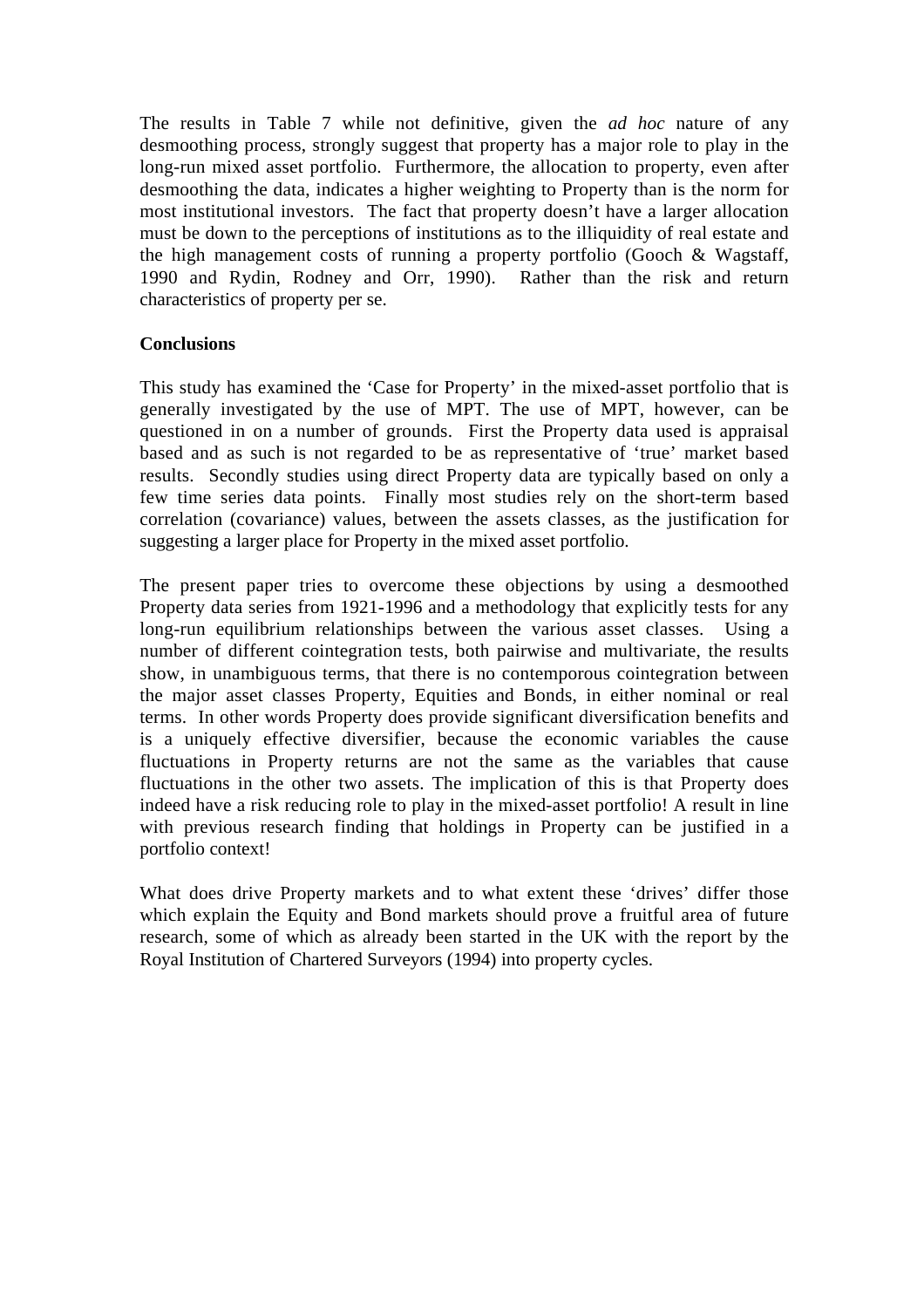### **References**

Barkham, R.B. and Geltner, D.M. (1994) Unsmoothing British Valuation Based Returns Without Assuming an Efficient Market. *Journal of Property Research*, **11**, 81-95

Baring, Houston and Saunders, (1995) *UK Property Report No. 134. The Case for Property.* April.

Byers, J.D. and Peel, D.A. (1993), "Some Evidence on the Interdependence of National Stock Markets and the Gains from International Portfolio Diversification", *Applied Financial Economics,* **3,** 3, 239-42.

Byrne, P. and Lee, S. (1995) Is There a Place for Property in the Multi-asset Portfolio? *Journal of Property Finance*, **6**, 3, 60-83.

BZW (1997) *Equity, Gilts Study*. London: BZW.

Crosby, N. (1990) *The Valuation of Freehold Reversionary Property Investments in UK Practice*. Research Report for the RICS Education Trust. Department of Estate Management, Oxford Polytechnic (Oxford Brookes University)

Dickey, D.A. and Fuller, W.A. (1981), Likelihood Ratio Statistics for Autoregressive Time Series with a Unit Root, *Econometrica,* **49**, 1057-72.

Dickey, D.A. and Fuller, W.A. (1979) Distribution of the estimators for autoregressive time series with a unit root, *Journal of the American Statistical Association* **74**, 427-431.

Engle, R.F. and Granger, C.WJ. (1987), Co-Integration and Error Correction: Representation, Estimation, and Testing, *Econometrica,* **55**, 2, 251-76.

Folger, H.R. (1984) 20% in Property: Can Theory Justify It? *The Journal of Portfolio Management*, Winter, 6-13.

Geltner, D.M. (1993) Estimating Market Values from Appraisal Values Without Assuming an Efficient Market, *Journal of Real Estate Research*, **8**, 3 325-345.

Gooch & Wagstaff (1990), *Institutional and Foreign Investor's Attitude Towards Property Investments in the UK*. May.

Gordon, J.N. (1991) Property Performance Indexes in the United Kingdom and the United States, *Real Estate Review*, **21**, 2, 33-??.

Graff, R.A. and Cashdan, D.M. (1990), Some New Ideas in Real Estate Finance. *Journal of Applied Corporate Finance*, **3**, 77-89.

Granger, C.M.J. (1983) Forecasting White Noise, in Applied Time Series Analysis of Economic Data, Bureau of the Census, Washington, DC.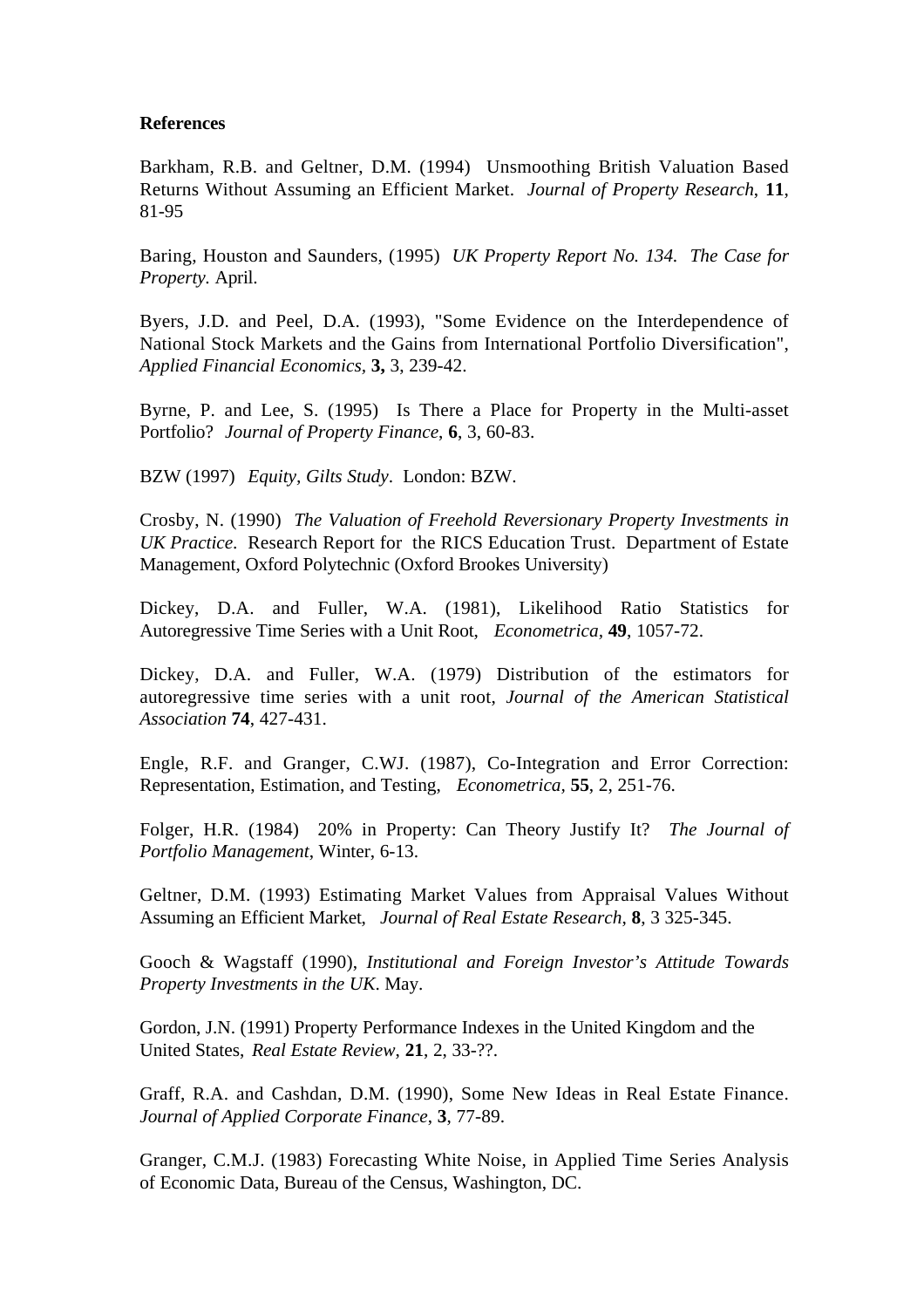Granger, C.W.J. and Weiss, A.A. (1983) *Time Series Analysis of Error-Corrective Models, in Multivariate Statistics* (Academic Press, New York).

Liu, C.H., Hartzell, DJ., Greig, W. and Grissom, T.V. (1990), The Integration of the Real Estate Market and the Stock Market: Some Preliminary/Evidence, *Journal of Real Estate Finance and Economics,* **3**, 261-82.

MacGregor, B. and Nanthakumaran, N. (1992) The Allocation to Property in the Multi-asset portfolio: the Evidence and Theory Reconsidered. *Journal of Property Research*, **9**, 1, 5-32

Markowitz, H.M. (1952) Portfolio Selection. *Journal of Finance*, **7**, 1, 77-91.

Morrell, G.D. (1991) Property Performance Analysis And Performance Indices : A Review, *Journal of Property Research*, **8**, 29-57.

Nelson, C.R. and Plesser, C.L. (1982), Trends and Walks in Macroeconomic Time Series: Some Evidence and Implications, *Journal of Monetary Economics,* **10,** 2, 139-62.

Newell, G. and MacFarlane, J. (1994), Property: More Volatile Than You Thought. *Journal of the Australian Securities Institute,* March, 25-32.

Perman, R. (1991), Co-integration: an Introduction to the Literature, *Journal of Economic Studies,* **18**, 3, 3-30.

Perron, P. (1988), Trends and Random Walks in Macroeconomic Time Series: Further Evidence from a New Approach, *Journal of Economic Dynamics and Control,* **12**, 297-332.

Phillips, P.C.B. (1987), Time Series Regression with Unit Root, *Econometrica,* **55,** 2, pp. 227-302.

Phillips, P.C.B. and P. Perron, (1988) Testing for a Unit Root in Time Series Regression, *Biometrika,* **75**, 335-346.

Richard Ellis, (1990) *The Case for Property.* Richard Ellis, Chartered Surveyors, London.

The Royal Institution of Chartered Surveyors (1994) *Understanding The Property Cycle*, RICS.

Rydin Y., Rodney W. and Orr C. (1990), Why Do Institutions Invest in Property? *Journal of Property Finance*, Vol. 1 No. 2 ,pp. 250-258.

Sharpe, W., F. (1966) Mutual Fund Performance, *Journal of Business,* **39***,* pp. 119-138.